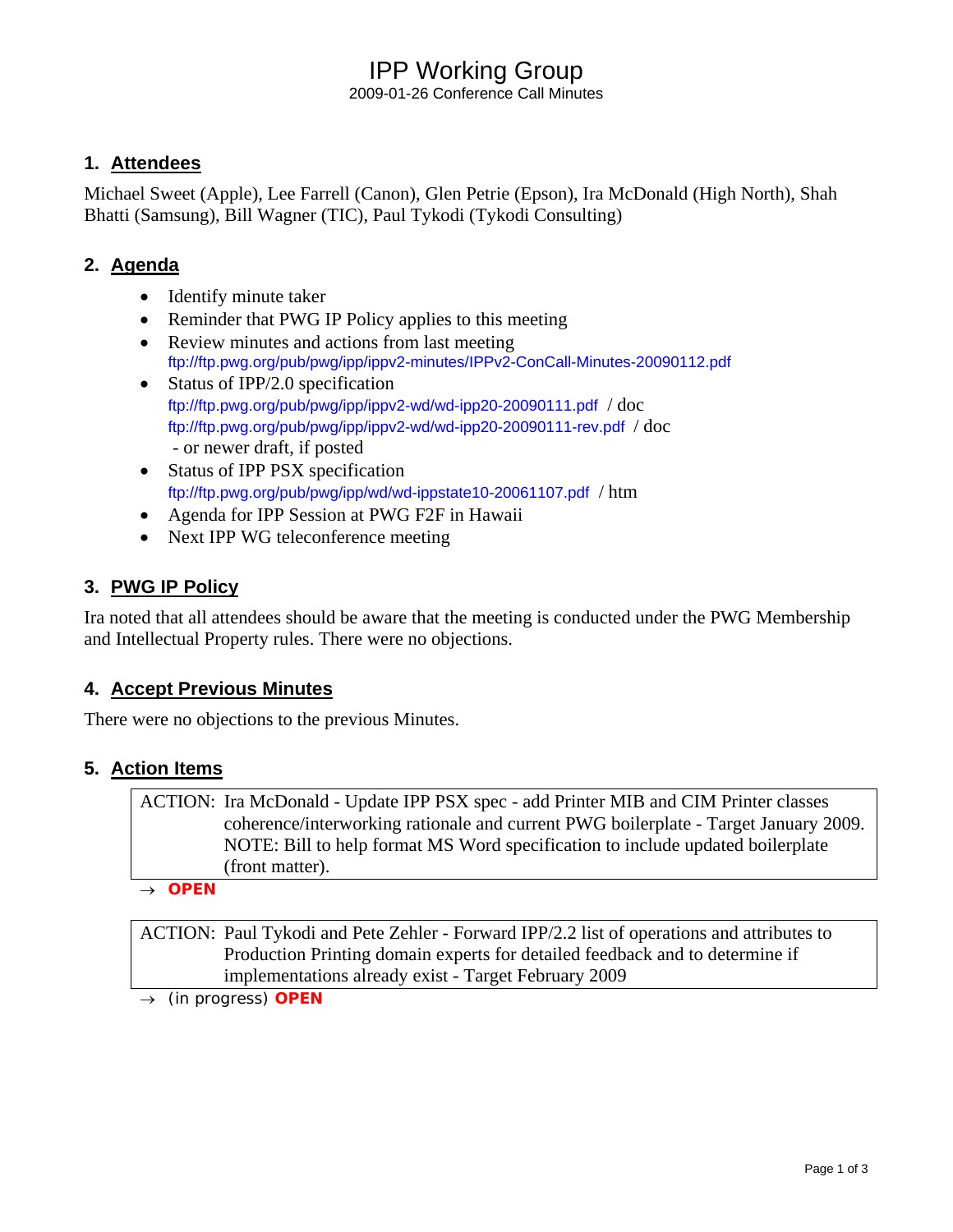# IPP Working Group

2009-01-26 Conference Call Minutes

#### ACTION: Ira McDonald and Mike Sweet - Update IPP/2.0 spec to remove IPP/2.2 and content (for now), add IPP PSX, add references to JDF/1.5 and JDF/IDP Conformance. Profile, add JDF coherence/interworking rationale - Target February 2009 PWG Last Call

→ *JDF references not yet added, but determined unnecessary. CLOSED* 

ACTION: Pete Zehler and Ira McDonald - Complete working draft of IPP Production Printing - Should be in IPP v2.2 Set2 spec - Target April 2009 PWG Last Call

→ *Target of April 2009 will be difficult. OPEN* 

#### **6. IPPv2 Spec**

Ira says the v2.2 content should wait for the initial (First Edition  $-\nu$ 2.0 and v2.1) document to be completed. The v2.0 document will probably not go into PWG Last Call before the April meeting.

Paul asked if people want IPP to evolve into a document composition and/or document format specification. Ira noted that although the idea of document format has been raised in the past, it has not received much support from the Printer vendors.

Paul says some people wonder what benefit(s) IPP brings to products that might justify its inclusion. He wonders where do we see IPP going—and how can we appeal to a target audience?

Ira explained that unlike other protocols, it is a real job management protocol. It also correctly supports "chunking".

Apparently, no one other than Mike seems to have examined the latest draft of the IPPv2 specification.

Ira suggested that people review the new draft, and prepare/submit comments—preferably prior to WG Last Call.

#### **7. IPP PSX Spec**

It was noted that the draft has Prototype status, and that Bill Wagner has converted HTML to MS Word and standard boilerplate.

#### **8. Production Printing Set 2**

Ira asked for help on editing.

ACTION: Paul will read the issues on the front of the Set 2 document and will consider possible resolutions.

#### **9. Agenda for IPP Session at PWG F2F**

The face-to-face meeting is scheduled for 8am HST / 1pm EST Tuesday 17 February.